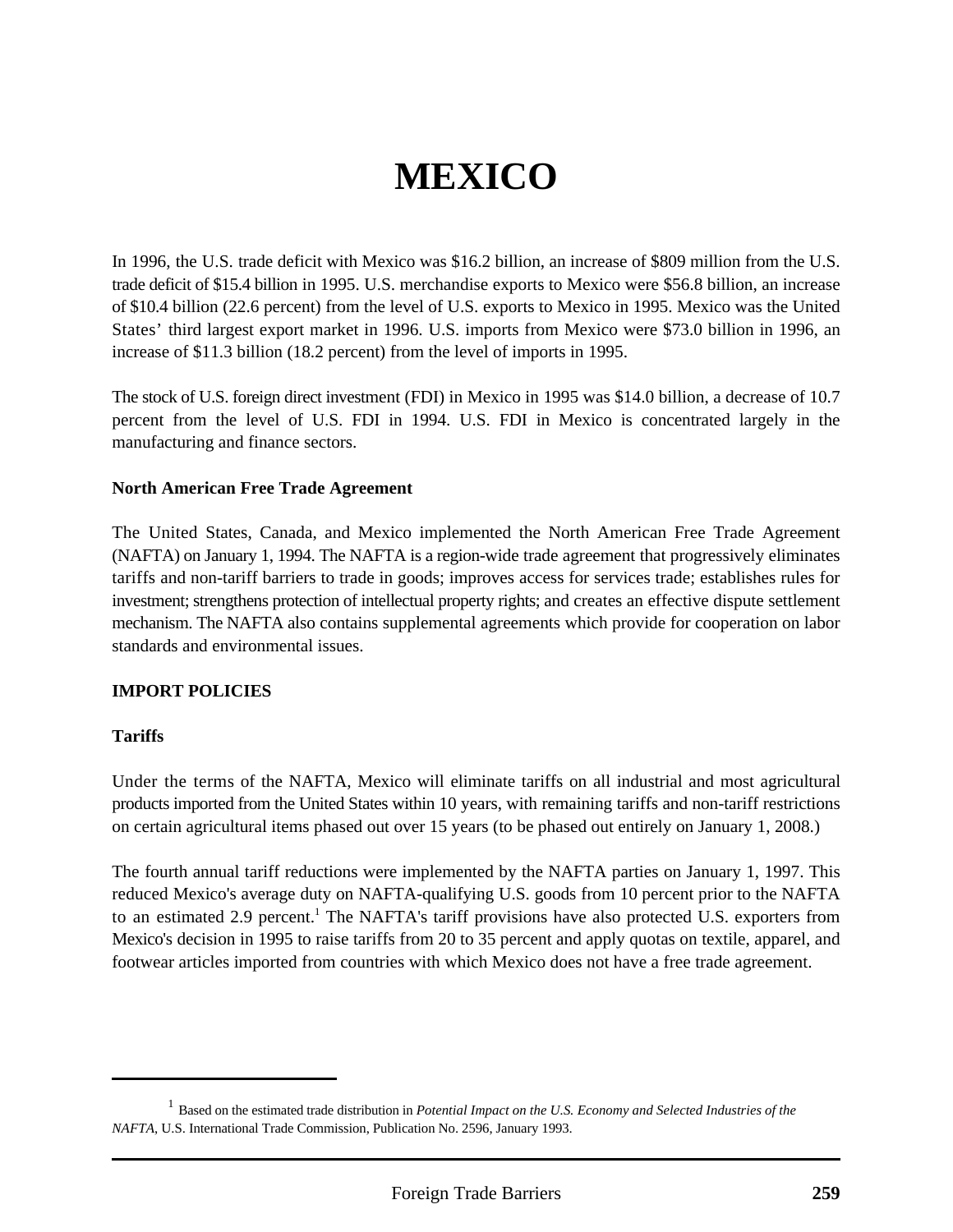# **Safeguard Action**

On August 1, 1996, the U.S. International Trade Commission (USITC) determined that, pursuant to Section 202 of the Trade Act, broom corn brooms were being imported into the United States in such increased quantities as to be a substantial cause of serious injury to the U.S. broom corn broom industry and that, pursuant to Section 311 of the NAFTA Implementation Act, imports of broom corn brooms produced in Mexico accounted for a substantial share of total imports of such brooms and contributed importantly to the serious injury caused by such imports. The USITC recommended relief in the form of higher tariffs in its report to the President in August 1996. On November 28, 1996, the President proclaimed tariff relief for three years on imports of two categories of broom corn brooms. On December 12, Mexico instituted increases in preferential import duties on eight U.S. products (fructose, wine, wine coolers, brandy, Tennessee whiskey, notebooks, flat glass, and wooden furniture) in compensation for the U.S. safeguard action on broom corn brooms. The United States believes that Mexico's response has been excessive, that is, its action penalizes U.S. exports to a greater extent than U.S. action affected Mexican broom exports. The United States has requested consultations under the dispute settlement provision of the NAFTA concerning Mexico's retaliatory actions. Mexico has already requested the establishment of a NAFTA Chapter 20 dispute panel to review the U.S. safeguard action.

## **Administrative Procedures and Customs**

The Mexican Congress passed a Customs Reform Law, effective April 1, 1996. Modifications to the new law were instituted in late 1996. The new law increases the transparency of the system, provides greater clarity regarding importer responsibilities, and permits greater flexibility for duty payments. The new customs law also gives Mexican customs authorities the right to act in cases of suspected violations of intellectual property rights.

U.S. exporters continue to register complaints about certain aspects of Mexican customs administration, including the lack of prior notification of procedural changes and the differing interpretation that customs officials at various border posts give to regulatory requirements for imports. This has occasionally resulted in the application of harsh penalties for technical customs law violations committed as a result of simple mistakes rather than an attempt to evade Mexican customs requirements.

Other customs-related problems include requirements to list serial numbers on invoices, laborious inspections at the border, the use of "reference prices," difficulty in clearing low value shipments to importers not on the importer registry, re-registration requirements enacted with little prior notification, lack of standard procedures to address complaints, and unavailability of prompt and reliable information on Mexican regulations. These policies have primarily affected U.S. exporters of certain products, including footwear, textiles, beer, and consumer electronics. In February 1997, Mexico enlarged its list of "sensitive" products to include meat and meat products.

The United States and Mexico each maintain their own duty exemption limits for tourists returning from a NAFTA country. For the United States, the limit is \$200 per crossing, with one \$400 entry allowed each 30-day period. Mexico's per-crossing limit is \$50 for land crossings or \$300 for air/sea crossings. Mexico partially harmonized its personal duty exemptions for returning residents in late 1995, raising its monthly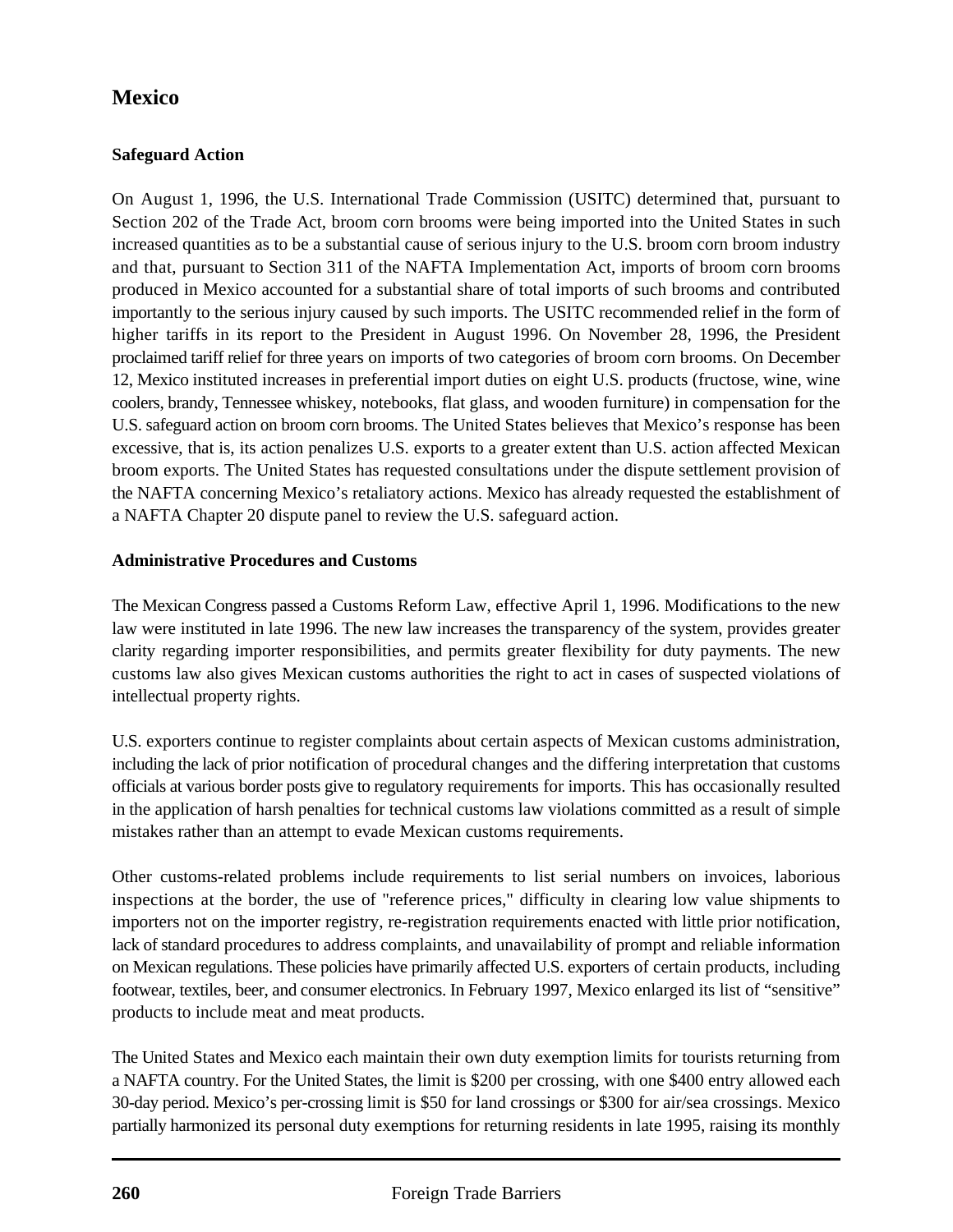limit from \$350 to the U.S. level of \$400 and permitting pooling by family members (e.g., a family of four can bring back \$1,600 in goods duty-free). While NAFTA obligations do not cover these provisions, the United States remains interested in greater harmonization of these provisions by the three NAFTA countries, including broader product coverage for Mexico's duty exemptions.

#### **STANDARDS, TESTING, LABELING, AND CERTIFICATION**

#### **Standards**

Mexican phytosanitary standards have also created barriers to exports of certain U.S. agricultural goods, including grains, citrus, Christmas trees, potatoes, and apples. However, recent progress has been made in resolving sanitary and phytosanitary (SPS) issues surrounding cling peaches, apricots, and nectarines. In addition to product-specific rules, the Mexican process for establishing "emergency" phytosanitary standards has disrupted trade, since such "emergencies" do not follow the normal rule-making and notification process, which includes public comment periods. While Mexico is using "emergency" rules less often, it has not totally abandoned their use for ordinary rule-making. The United States remains concerned about the far-reaching extent of some sanitary and phytosanitary import regulations, such as those for grain, and maintains an ongoing dialogue with Mexico on these issues in the NAFTA Sanitary and Phytosanitary Measures Committee. Procedural requirements regarding SPS verification often slow down agricultural exports to Mexico.

On February 20, the U.S. Department of Agriculture announced that Mexico will allow the importation of U.S. cherries from Washington, Oregon, and California, estimated to be worth \$8 million dollars to U.S. cherry growers. The United States will begin exporting sweet cherries in mid-April from California and at the end of May from Washington and Oregon.

## **Certification**

Mexico's Law on Metrology and Standardization mandates that products subject to technical regulations ("normas oficiales Mexicanas," or "NOMs") be certified by Mexico's Direccion General de Normas (DGN) or an authorized independent certification body. DGN uses a national accreditation program (SINALP) to evaluate the competency of laboratories to perform the testing to specific NOMs; test data from those laboratories is the basis upon which certification is granted or denied. Under current Mexican procedures, only facilities based in Mexico can apply for recognition as competent to perform conformity assessment. The requirement to perform testing in Mexican-based laboratories has added cost and uncertainties for U.S. suppliers. It has proven particularly difficult in sectors where technical capability is non-existent or insufficient to meet the demand, or resides solely in the laboratories of competing manufacturers. As a result of the NAFTA (Chapter 9 on Standards-Related Measures), however, Mexico will be required to accredit or otherwise recognize testing and certification performed by U.S. or Canadian bodies by 1998.

U.S. exporters have encountered other difficulties arising from Mexico's implementation of its certification requirements. Because all imports are subject to inspection at the border, enforcement of compliance with NOM certification appears to be more stringent for imports, resulting in delays and costs not incurred by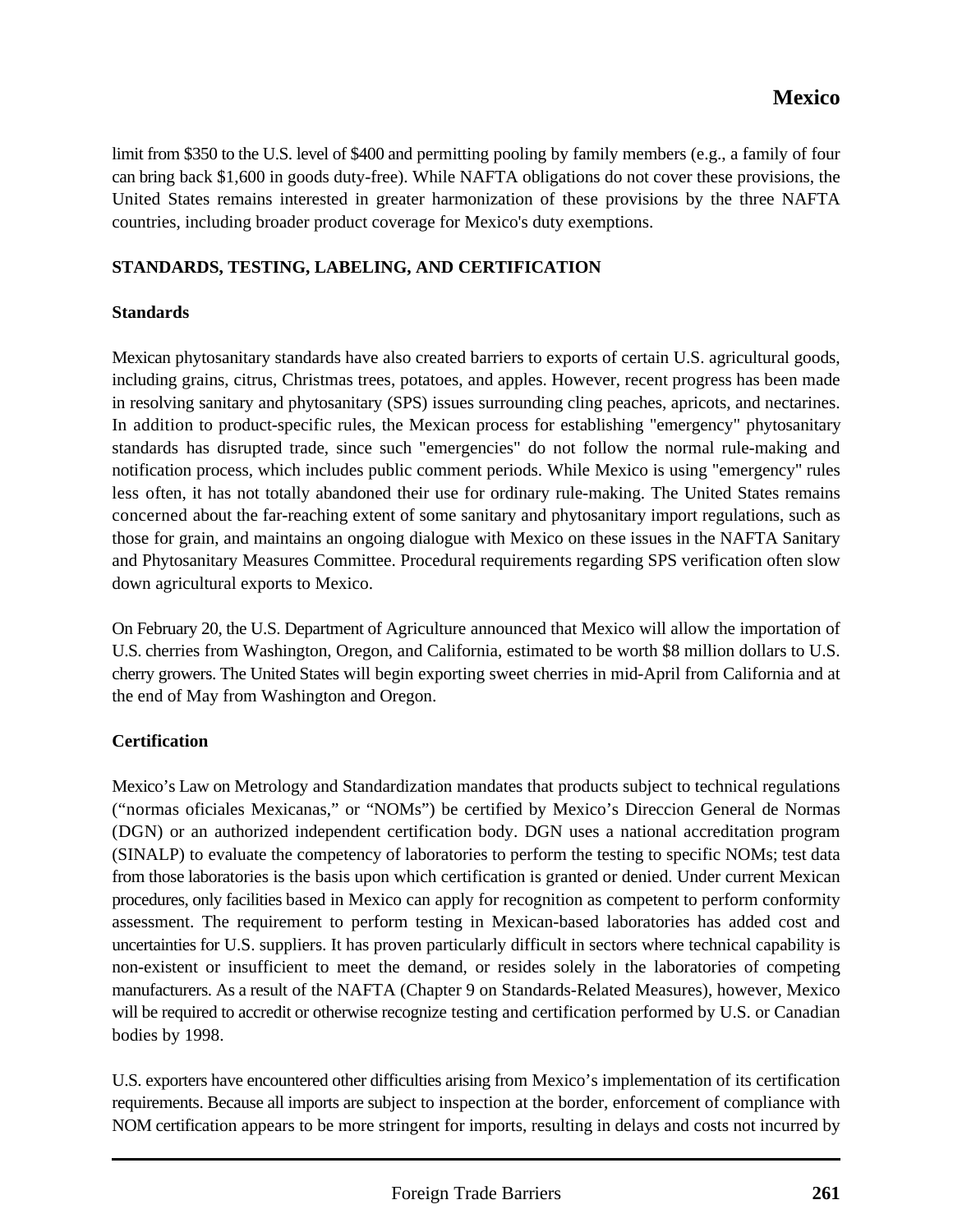domestic producers. Domestic goods are subject only to spot inspections in the market. In addition, under current policy, certifications of a particular model cannot be shared among different firms or between foreign suppliers and various customers. Instead, each importer must obtain its own product certification regardless of whether a certification has already been obtained by another importer. The inability to obtain direct certification causes numerous problems and costs for U.S. exporters who deal with multiple importers and for exporters who wish to change their importers or distributors. To avoid this problem, some U.S. companies have set up trading companies in Mexico to act as their importer of record, but such an option is generally not feasible for small U.S. retailers and manufacturers. On January 3, 1997, the Mexican Government published for public comment proposed revisions to its certification procedures. It appears that the proposal will eliminate the lack of transferability of product certification by establishing a registry of certified products.

## **Labeling Requirements**

Changes in Mexico's mandatory labeling requirements have been the subject of ongoing discussion. In particular, implementation of NOM-050 and NOM-051 on labeling of consumer products and processed foods and non-alcoholic beverages, respectively, will affect a broad range of industries and will be closely monitored by the U.S. Government. The NAFTA Committee on Standards-Related Measures provides an ongoing forum for discussion of these and other issues related to standards, technical regulations and conformity assessment procedures.

# **GOVERNMENT PROCUREMENT**

The NAFTA and Mexico's Federal Procurement Law, both implemented in 1994, gave U.S. suppliers growing access to the procurement market of the Mexican Government, including the state-owned oil company, PEMEX, and federal power utility, CFE, the two largest purchasing entities in the Mexican Government. In 1995, one U.S. company received orders from PEMEX for \$15 million and for \$5 million. In early 1996, PEMEX awarded a U.S. company a contract for an "actual time" measurement control system to automate PEMEX gas pipeline systems. The system should be operational by the end of 1998.

In an October 1996 trilateral government procurement meeting, Mexico for the first time gave provisional approval to raise from \$50,000 to \$100,000 the size of contracts which may be set aside for national-only bidding. When the change has been implemented, all three NAFTA governments will be able to allocate somewhat larger procurements to help minority-run or smaller-sized companies.

Under the NAFTA, Mexico was required to complete its list of services excluded from NAFTA coverage by July 1, 1995. Mexico did not submit its proposal until September 1995. This list includes a range of services that broaden Mexico's current exclusions. This issue is under active discussion by the NAFTA Working Group on Government Procurement.

## **LACK OF INTELLECTUAL PROPERTY PROTECTION**

As a member of the NAFTA and the WTO, Mexico has committed itself to implement and enforce a very high level of intellectual property rights (IPR) protection. Notable achievements have been Mexico's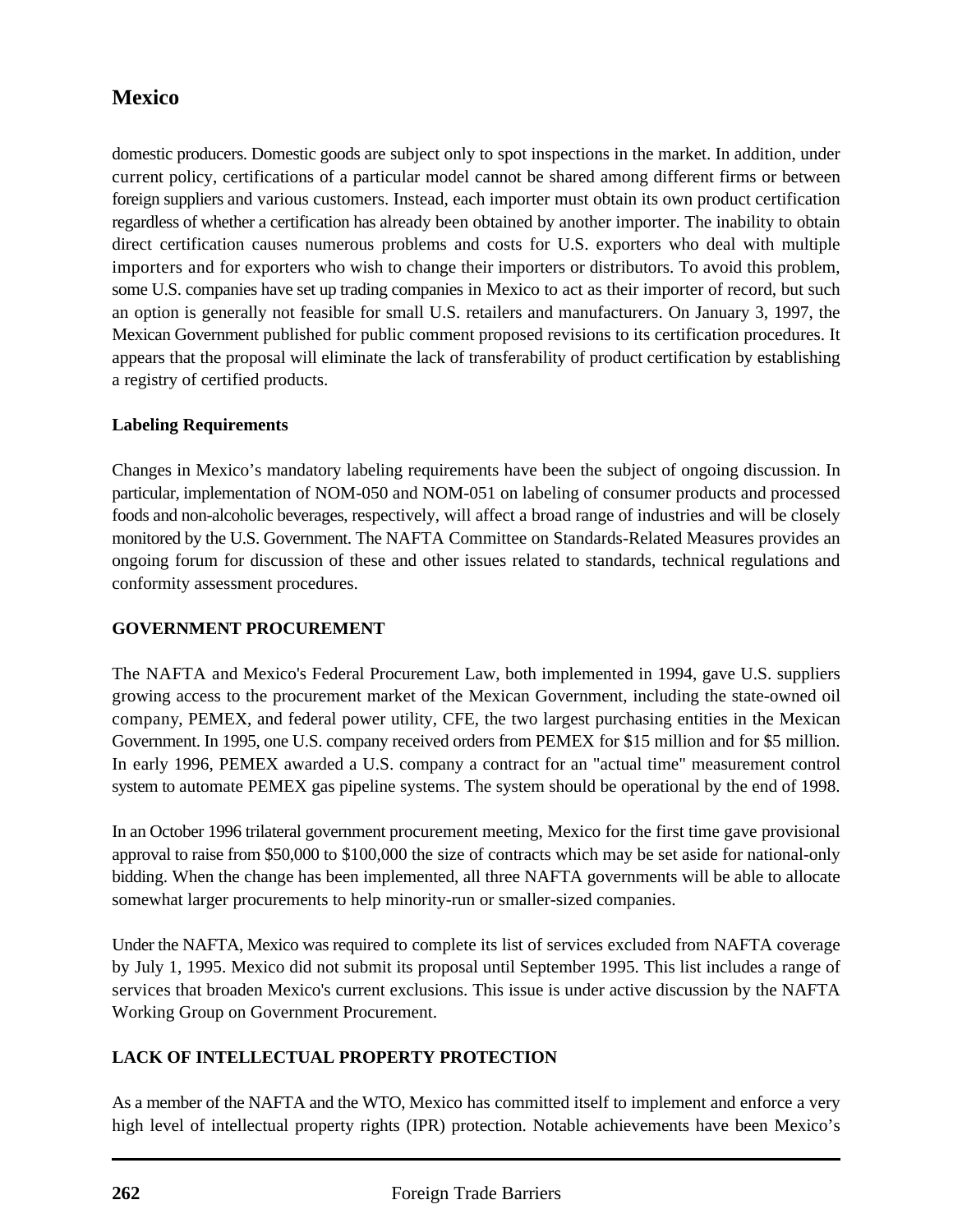signing (but not yet ratifying) the International Convention for the Protection of New Varieties of Plants (UPOV) and the Patent Cooperation Treaty, and reactivating its Interministerial Commission for the protection of IPR. The latter is a high-ranking interagency body that met for the first time in more than two years in March 1996. In addition, the number of search and seizure actions undertaken by the PGR (federal Attorney General's office) in recent years has increased, but nevertheless remains uneven. Mexico and the United States have created a bilateral working group on IPR to discuss enforcement and other matters. The group met three times in 1996, and expects to meet on a regular basis throughout 1997.

## **Copyright Enforcement**

In spite of this activity, piracy remains a major problem in Mexico, with U.S. industry loss estimates continuing to increase in 1996. The U.S. recording industry reports that 386 raids were conducted in 1996, leading to the seizure of five million pirated cassettes and 13,000 illegitimate compact disks. However, there were no convictions or sentences issued in 1995 or 1996 against sound recording pirates. Raids to combat video piracy declined in 1996. Eighteen indictments have issued, but all are still pending. Piracy of cable television signals and video games also continues to be a major problem.

Piracy of business software is also a continuing concern. Approximately 22 criminal copyright cases have been filed since 1992. However, only one indictment has issued in these cases (some have been settled). No trials have taken place or verdicts or sentences issued by the courts. In January 1997, the Mexican Government seized substantial amounts of pirated software from a Mexican regional airline.

#### **Copyright Legislation**

The Government of Mexico passed a new copyright law on December 24, 1996, which addresses a number of inadequacies in the former law. The new law substantially increases protection for computer programs, textile designs, and several other types of copyrighted material. Criminal penalties in several areas have been increased, and administrative procedures have been introduced as well. Major outstanding questions remain as to the consistency of the new law with Mexico's obligations under NAFTA and the WTO Agreement on Trade-Related Aspects of Intellectual Property Rights (TRIPs), particularly regarding the lack of criminal penalties for sound recording piracy, the absence of civil remedies, and the possible decriminalization of end-user piracy. It is unclear at this point whether the Mexican Government will address these problems, which would likely require further legislative action.

#### **Patents and Trademarks**

Patents and trademarks are under the jurisdiction of the Mexican Institute of Industrial Property (IMPI), a free-standing body (formally the Patent and Trademark Office of the Trade Ministry, SECOFI). An increasing number of raids have been conducted in recent years, and administrative remedies have become more useful to U.S. trademark owners.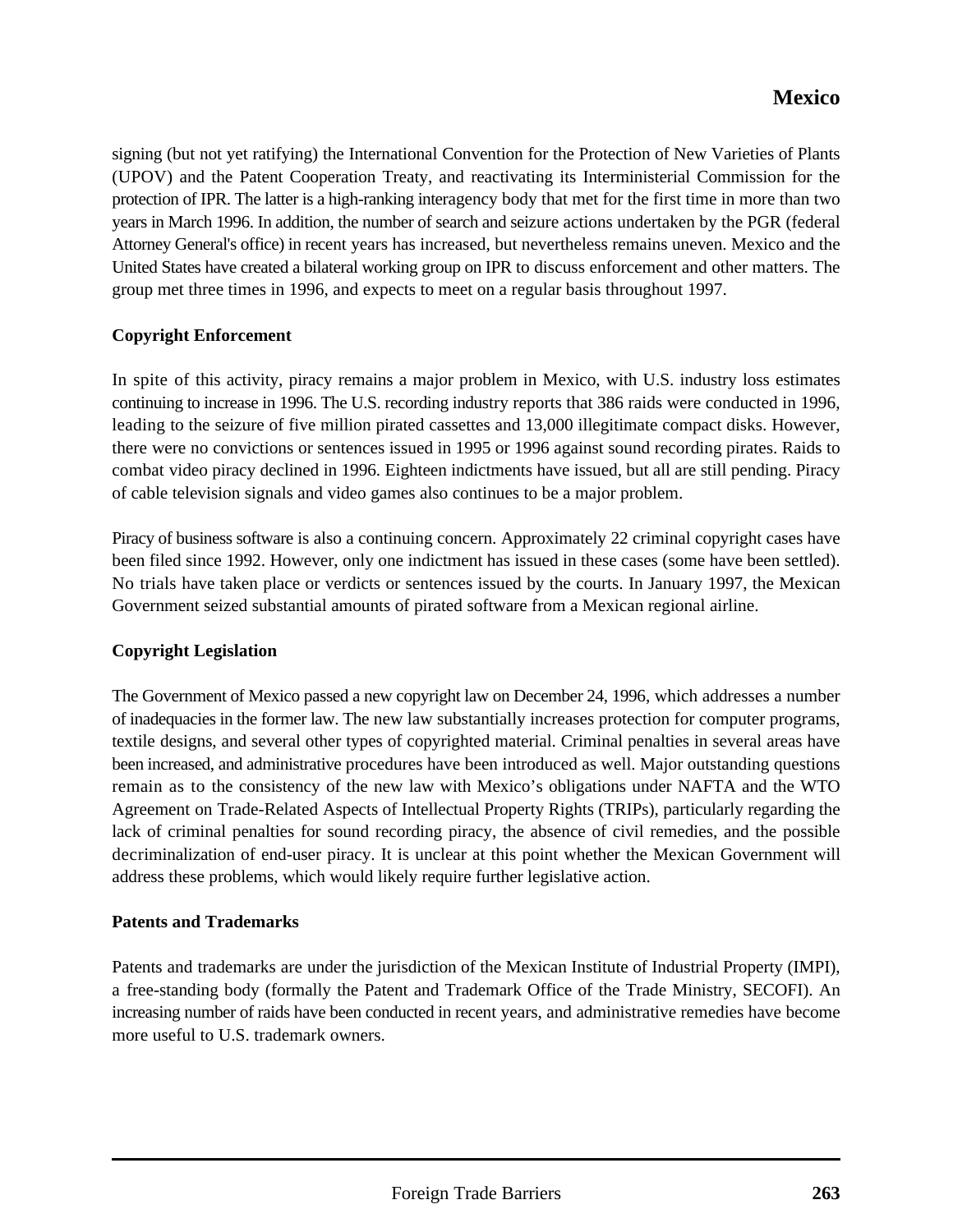# **Plant Varieties**

In 1996, the Mexican Government approved the Plant Varieties Protection Act, as required by the NAFTA. Mexico now has legal authority in line with the substantive provisions of UPOV. The NAFTA also required Mexico to begin accepting, on January 1, 1994, applications from plant breeders for varieties in all plant genera, and to promptly grant protection. From 1991 through mid-1994, Mexico accepted approximately 200 plant patent applications from U.S. plant breeders, but has not yet acted on these applications.

## **Border Enforcement**

NAFTA Article 1718 required Mexico to adopt by December 1995 procedures to allow U.S. rights holders to request that Mexican customs authorities suspend release of goods with counterfeit trademarks or pirated copyright goods. In December 1995, Mexico's law on customs administration was amended to grant its Customs Service authority to detain infringing products. Several U.S. companies have complained that the procedure for obtaining protection via customs is complicated, for a variety of reasons, including the fact that Mexican law does not recognize its Customs Service as an authority competent to decide infringement issues. Intellectual property owners seeking to use customs resources to prevent importation of infringing goods must obtain from a competent authority an order which directs customs officials to detain the merchandise. Thus far, few companies have requested this type of action, but those which have report positive outcomes. The United States is working closely with Mexico to assure that Mexico is providing effective border enforcement of intellectual property rights, as required by the NAFTA.

In December 1992, Mexico promulgated legislation for the film industry containing a troublesome provision against film dubbing. Although Mexican trade officials gave oral indications that, in order to make the law consistent with NAFTA requirements, U.S. films would be exempted from this provision when Mexico promulgates the implementing regulations to the law, Mexico has taken no corrective action yet. U.S. industry is pursuing remedies available to it under Mexican law.

# **SERVICES BARRIERS**

# **Land Transportation Services**

U.S. small package delivery firms are experiencing significant difficulties in receiving the national treatment that Mexico is obligated to provide them under NAFTA. Despite numerous promises and an offer of U.S. reciprocity, contingent on Mexico's granting national treatment, Mexico has not yet granted full operating authority to U.S. firms in this sector. (U.S. firms are operating with temporary limited authority.) This issue has been the subject of ongoing bilateral consultations between the U.S. and Mexican Governments, including formal consultations at both the staff and ministerial level, pursuant to the Dispute Resolution Procedures of Chapter 20 of the NAFTA.

NAFTA will eventually remove most operating and investment restrictions on land transportation services, thus facilitating the freer flow of goods and services across the border. Under the terms of the agreement, U.S. and Mexican companies could begin applying on December 18, 1995, for approval to provide cross border truck services into U.S. and Mexican border states. However, on that date the United States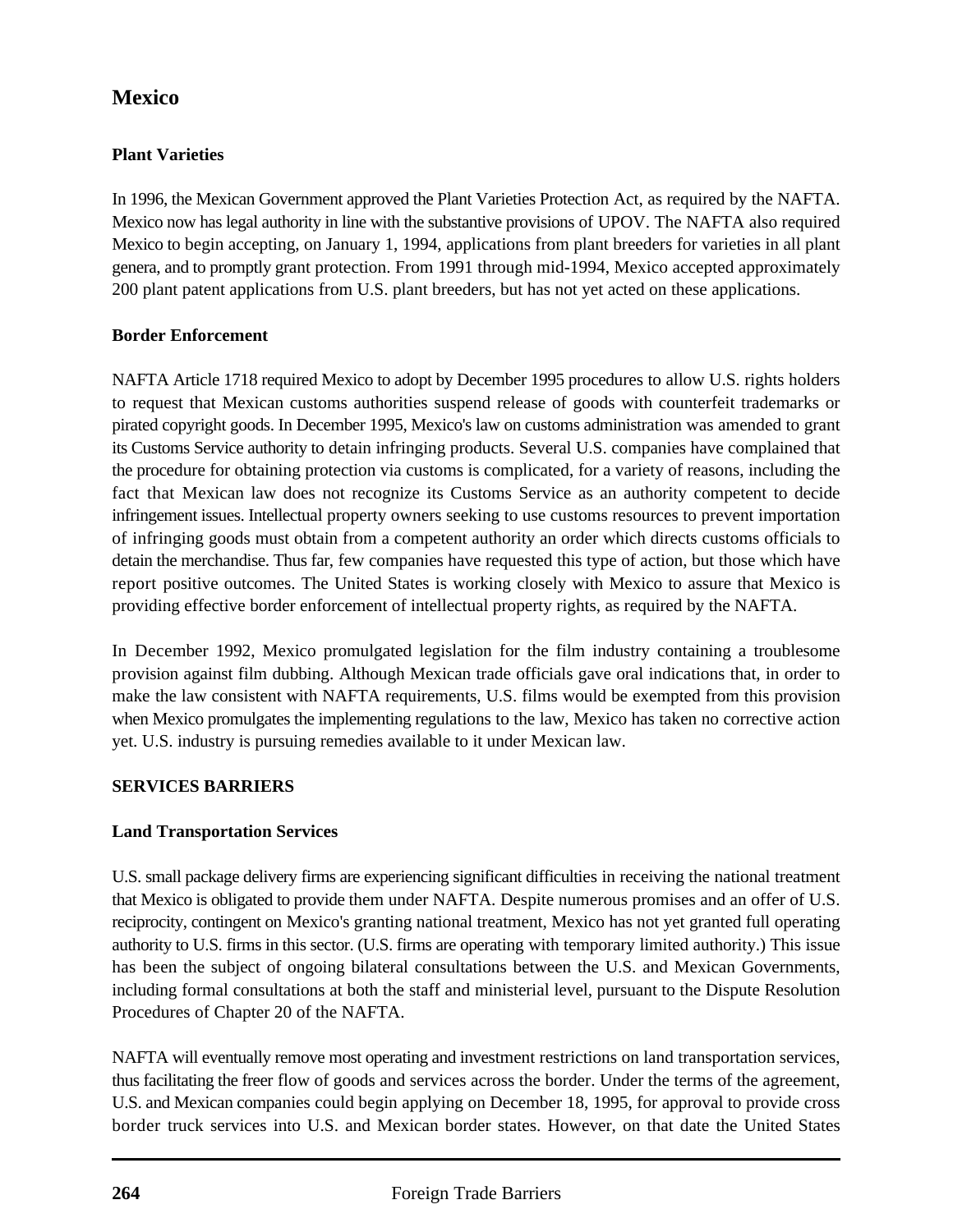announced it would accept applications from Mexican motor carriers to operate international services between Mexico and the states of California, Arizona, New Mexico, and Texas, but that final processing of applications would be postponed until continuing concerns about commercial vehicle safety and security were addressed.

The NAFTA also calls for both parties to lift restrictions on the provision of regular route, cross-border scheduled bus service on January 1, 1997. Implementation of these provisions has been delayed temporarily. The U.S. and Mexican Governments are continuing in their efforts to resolve the situation.

#### **Telecommunications**

Prior to NAFTA, Mexico had taken steps to reform its telecommunications sector: privatizing Telephones de Mexico (TELMEX), the national telephone company; liberalizing foreign investment rules in most telecommunications services; introducing competition in some telecommunications service sectors; and restructuring the sector's regulatory entities. Mexico implemented a new telecommunications law codifying many of these changes in June 1995.

Mexico ended TELMEX's monopoly on the provision of commercial long-distance telecommunications services on August 10, 1996, and allowed long-distance competitors to interconnect to the public switched network on January 1, 1997. A number of U.S. firms, in partnership with Mexican firms, are competing for Mexican residential and commercial long-distance subscribers. Mexico allows up to 49 percent foreign investment in telecommunications networks and services, including basic telecommunications. An exception is provided in Mexico's new telecommunications law that allows consideration of a higher limit for foreign investment in cellular services.

During the Administration's section 1377 review of telecommunications trade agreements in 1996, Mexico was cited for not complying with its NAFTA telecommunications standards obligations under Chapter 13 of the North American Free Trade Agreement, which requires that Mexico have in place by January 1995 procedures to accept telecom test data. Mexico did so for test data relating to terminal attachment standards, but has yet to establish standards for the certification of terminal attachment equipment in accordance with NAFTA criteria -- protection against network and user harm. Without both sets of accreditation procedures in place for both sets of data, U.S. suppliers cannot export telecom equipment to Mexico. This issue has been the subject of ongoing bilateral consultations between the U.S. and Mexican Governments, resulting in an agreement to a NAFTA-consistent set of terminal attachment standards in the February 12, 1997, meeting of the NAFTA Telecommunications Standards Subcommittee (TSSC).

NAFTA eliminated all investment and cross-border service restrictions in enhanced or value-added telecommunications services and private communications networks, most of them as of January 1, 1994, with the remainder, limited to enhanced packet switching services and videotext, eliminated on July 1, 1995. The principal remaining restriction in the telecommunications sector is the 49 percent equity limit for foreign investment in basic telecommunications services (basic telecommunications are excluded from most obligations in the NAFTA). However, the NAFTA contains language that would allow the United States, Canada, and Mexico to negotiate an agreement on basic services in the future.